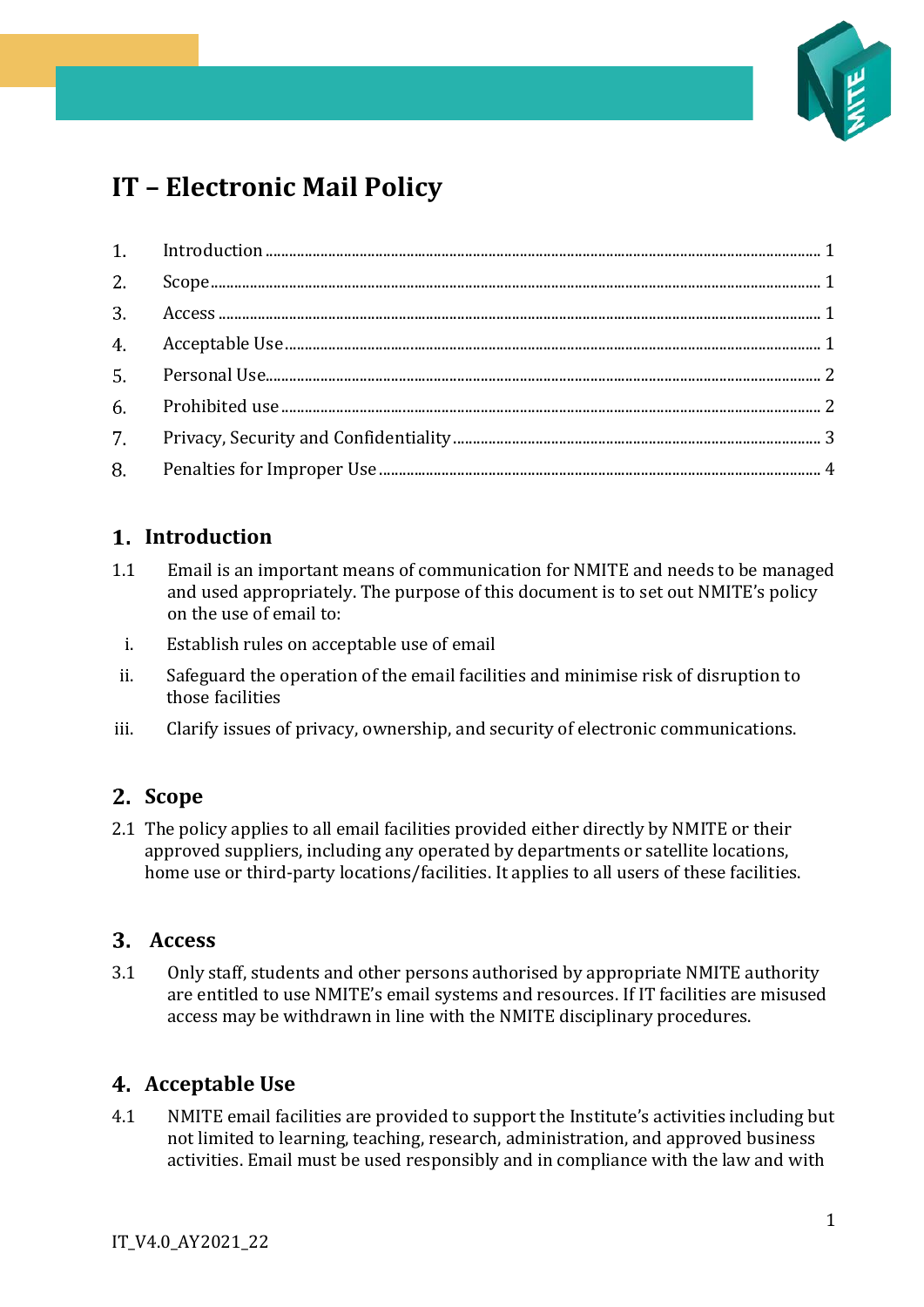

all NMITE's regulations and policies. All users are subject to these regulations governing the use of computing facilities.

- 4.2 Use of email requires the same care and imposes the same obligations as any other medium of communication. As a written medium, it may remain in the sender's and the recipient's file store and on backup media, and in transit it may be observed in much the same way as a postcard.
- 4.3 Although all inbound emails are scanned using anti-spam and virus filtering techniques, it must not be assumed that all email traffic is therefore trouble free. Techniques are prevalent for disguising and cloaking malicious content and it is the user's responsibility to ensure that all reasonable precautions are undertaken before viewing content, whether in the email body, linked or especially in attachments. Should you have reason to suspect a message, it is also important to ensure that appropriate IT contact is informed and that the email is not forwarded to anyone since they may misconstrue your intent and trust your email is safe.

# <span id="page-1-0"></span>**Personal Use**

- 5.1 NMITE permits reasonable personal use of email facilities. Reasonable use means use that does NOT:
- i. create an identifiable cost to NMITE
- ii. interfere with use of email for NMITE purposes
- iii. adversely impact the work of any employee
- iv. conflict with NMITE objectives or interests
- v. conflict with obligations between NMITE as employer and individual as employee/contractor
- vi. involve personal financial gain or non-institutional commercial/profit making activities
- 5.2 Any such personal use is subject to NMITE regulations and the provisions of this policy and as such, is subject to review and modification.

### <span id="page-1-1"></span>**Prohibited use**

- 6.1 NMITE email facilities may NOT be used for:
- i. the creation, transmission or storage of text, images or other material which could be considered offensive such as pornographic, unlawfully discriminatory, or libellous material.
- ii. harassment of any person or group of persons
- iii. production or promulgation of material which could bring NMITE into disrepute.
- 6.2 Where such a legitimate situation arises, prior permission must be sought in writing from the appropriate authorised senior manager in the case of academic activity and from the Registrar in respect of any other matter.
	- i. undertaking, assisting, or encouraging a criminal act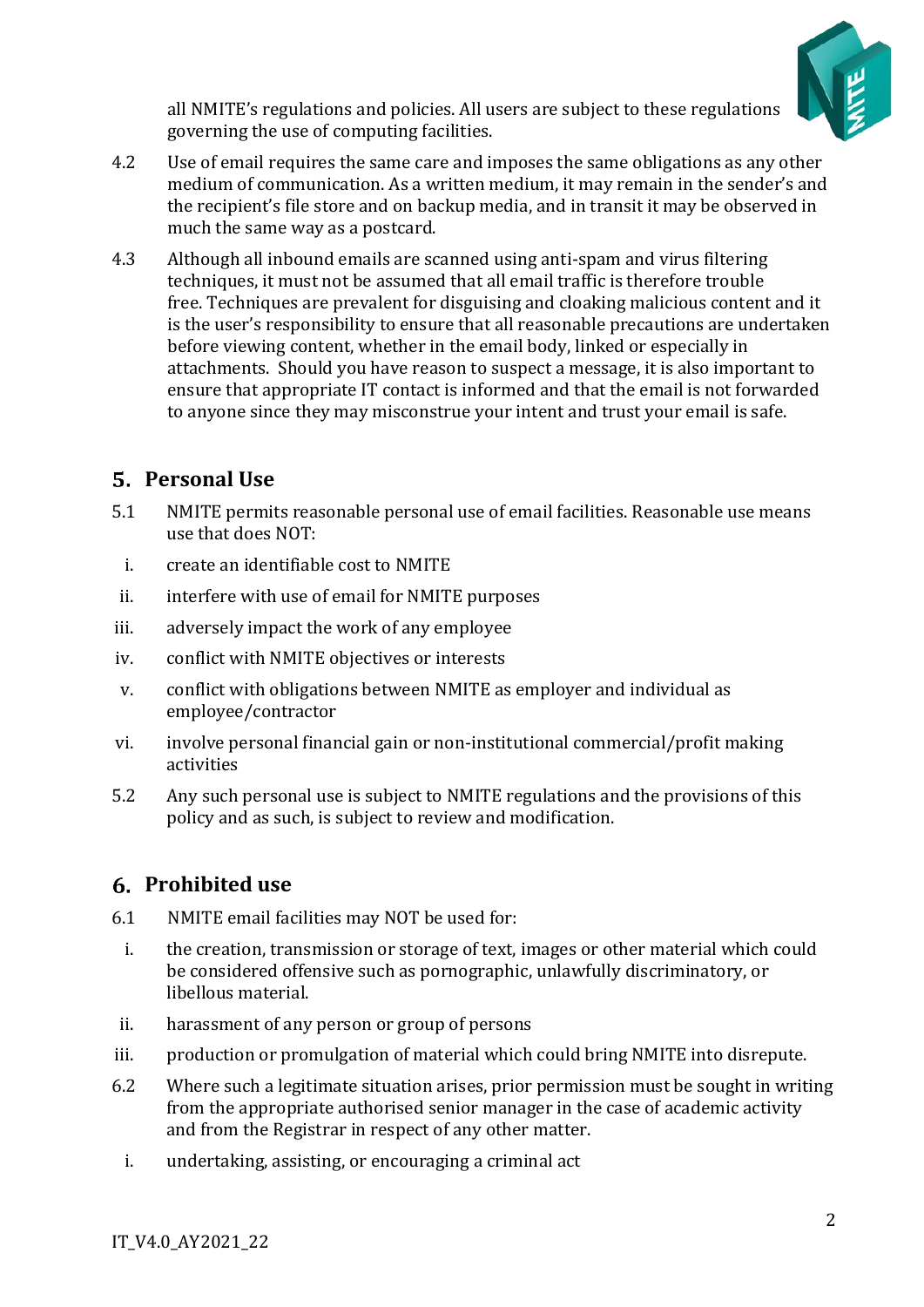

- ii. the transmission of unsolicited commercial email or bulk non-commercial e-mail unrelated to the legitimate educational activities of NMITE which is likely to cause offence or inconvenience to those receiving it (spamming); this includes but is not limited to advertisements and political and religious materials
- iii. emails which purport to come from an individual other than the user, who sends the message, or with forged addresses (spoofing)
- iv. unauthorised transmission to a third party of confidential material concerning the activities of NMITE.
- v. transmission of material that infringes copyright including intellectual property rights
- vi. personal gain or commercial purposes unrelated to the legitimate activities of **NMITE**
- vii. Unreasonable or excessive personal use see above
- viii. distribution of virus or malicious software

# <span id="page-2-0"></span>**Privacy, Security and Confidentiality**

- 7.1 Users should be aware that:
- i. email is not a secure medium and could be seen by someone other than by the intended recipient, including systems administrators carrying out their normal support duties. It is not advisable to send confidential information via email
- ii. NMITE does not routinely monitor email content but may make interceptions and inspections in certain circumstances within the law. These include the investigation of incidents, such as cases where there are reasonable grounds for believing there has been a contravention of rules, regulations or the law, and the investigation of abnormal systems behaviour. For more details of see Investigatory Powers Act, 2016<sup>1</sup>
- iii. in the event of unplanned absence and access being required to email held in a user's account reasonable efforts must be made to contact the account holder and seek an agreed means of access to the material. In circumstance where such arrangements cannot be agreed, and with due regard for the importance and urgency of the situation, the authorised senior manager can request privileged access be granted. Such access will be subject to NMITE's Electronic Mail Policy and limited to the stated need.
- iv. email containing personal information comes within the requirements of GDPR and the Data Protection Act which includes the need for disclosure, on request, to the subject of that information
- v. email credentials can be forged so messages received might not be from the purported sender
- vi. messages may be retrievable from backup, even when the sender and recipient have both deleted their copies. However, this policy does not require holders of backup material to provide a retrieval service.
- vii. NMITE retains all rights to information transmitted and held within the email system, including but not limited to intellectual property.